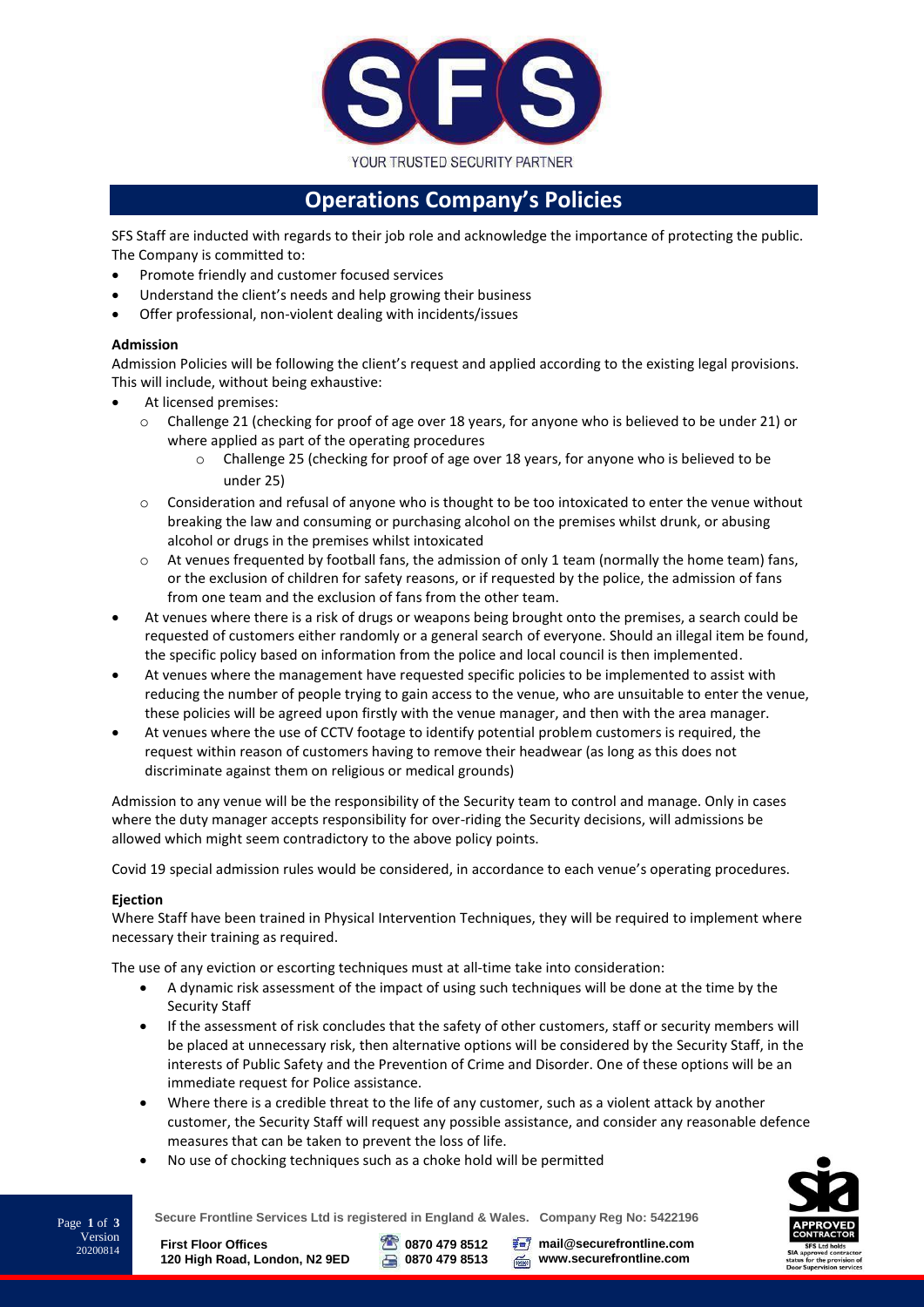

### **Intoxication/ Drunkenness/ Disorderly Behaviour**

Any disorderly behaviour recognised by a Security Staff, should be dealt with immediately, with the aim to diffuse the situation without escalating it. Any assessment determining that an action by a Security Staff will escalate the situation should be communicated to the duty manager and alternative options will be pursued.

In licensed premises, the following policy will be applied by all staff working on behalf of the Company:

- Escorting off the premises any person found to be intoxicated (by alcohol or drugs)
- Where the intoxicated person is incapable of reasonably looking after their own personal safety, the duty manager of the venue is to be informed immediately, to discuss options that can be taken, to assist with the four licensing objectives.
- Where required, the Door Supervisor will ask the duty manager to contact either the Police or the Emergency Services to assist.
- Where the level of intoxication results in disorderly behaviour, the Door Supervisor will be required to implement Conflict Management and, as a last resort, to make use of SIA approved physical intervention techniques to escort the person from the premises.

Any venue which allows the sale or consumption of alcohol by an intoxicated person within the premises can be prosecuted for breaking the law. This also applies to any Door Supervisor that knowingly allows such a breach of the law to continue.

#### **Searching/ Seizure/ Confiscation of items**

When carrying out a search door supervisors should always remember to take care for own personal safety!

The following applies:

- Searching someone without consent / permission is against the law!
- Strip searching is illegal.
- $\bullet$  If searching a bag:
	- $\circ$  The person should be asked to open the bag. It is preferable to get the owner of the bag to open it and show what is inside
	- o Someone else should be a witness to the search
	- o Needles and sharp objects can result in injury
- Body search is to be done only of someone of the same sex.
- Security Staff should always confirm the searching policies of the venue before you start to search customers

When searching someone, a controlled drug / substance or weapon can be possibly found. These items could also be found hidden away on the premises or even left somewhere to be collected later. The steps below will help with the correct documentation, storage and handing over, as these actions could later be called into question in court:

- Venues should have self-seal property bags and plastic weapons / sharps containers. These can also be requested from the local police. They are also used to reduce risks in terms of Health & Safety issues.
- If an item is seized then the following information should be captured into the incident report book:
	- o Date & Time found
	- o Where it was found
	- o Witness details
	- o Details of who found the item/s
	- o Item/s description
	- o Seal NUMBER of the evidence bag / container
	- o Signature of the person who seized the item
	- o Signature of the Venue Manager / DPS etc.
	- o Details of the person who was searched
- For Health & Safety and also evidence reasons, the handling of any item should be kept to a minimum.



**Secure Frontline Services Ltd is registered in England & Wales. Company Reg No: 5422196** Page **<sup>2</sup>** of **<sup>3</sup>**

**First Floor Offices 120 High Road, London, N2 9ED**

Version 20200814

**0870 479 8512 0870 479 8513 Following** mail@securefrontline.com **www.securefrontline.com**